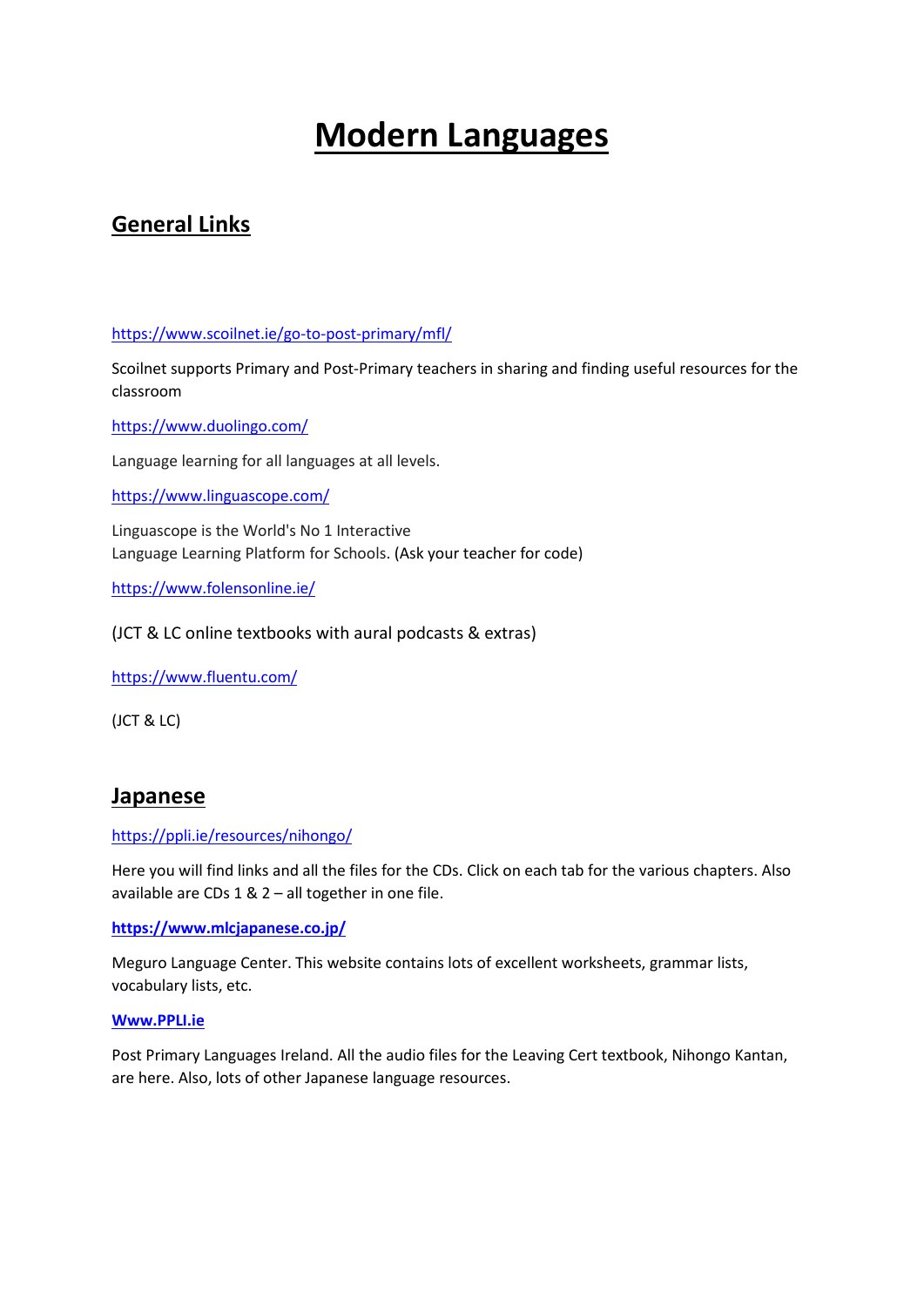# **French**

#### **Recommended on line French dictionaries:**

**Junior Level**

<https://www.wordreference.com/>

**Senior Level**

<https://www.larousse.fr/>

<https://www.linguee.com/>

<https://dictionary.reverso.net/french-english/RECTO-VERSO>

(Online Dictionary; good for idiomatic expressions)

<https://www.podcastfrancaisfacile.com/>

(free resources)

<https://www.france24.com/fr/direct>

(French news channel)

<https://www.1jour1actu.com/>

(News items aimed at French Primary School Children)

<https://www.netflix.com/ie/>

Netflix: French films and series (Subtitles available in English)

<https://www.lemonde.fr/>

French Online Newspaper

<https://langue-francaise.tv5monde.com/>

(Articles, Tv, Resources for Language learners, etc)

<http://www.quizlet.com/>

Useful website for learning/revising vocab (Can search for vocab set without having an account by typing in topic. eg French food